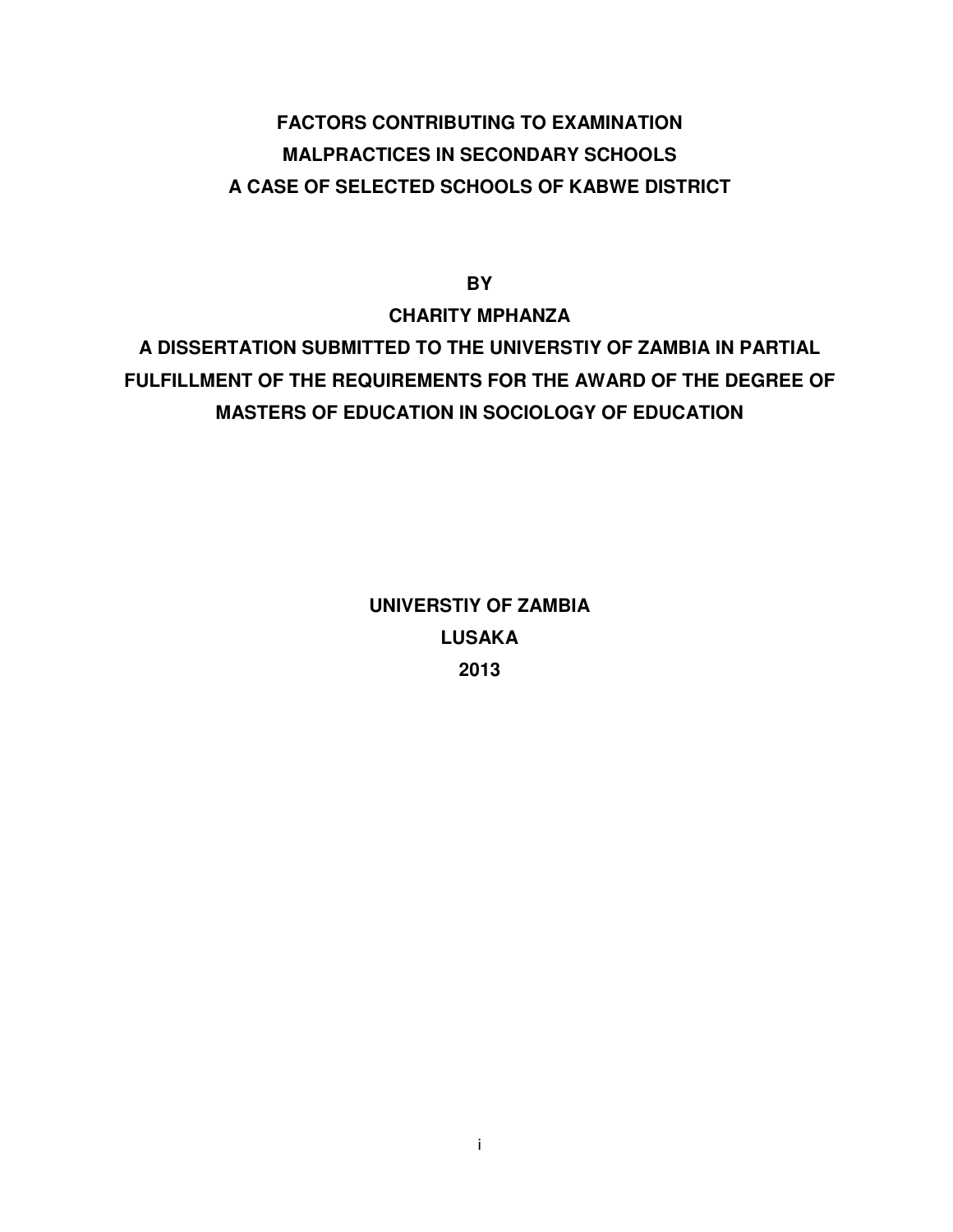## **AUTHOR'S DECLARATION**

**I Charity Mphanza, do solemnly declare that this dissertation represents my own work, which has not been submitted for any degree at this or any other University.** 

**Signed……………………………………………………** 

**Date………………………………………………………**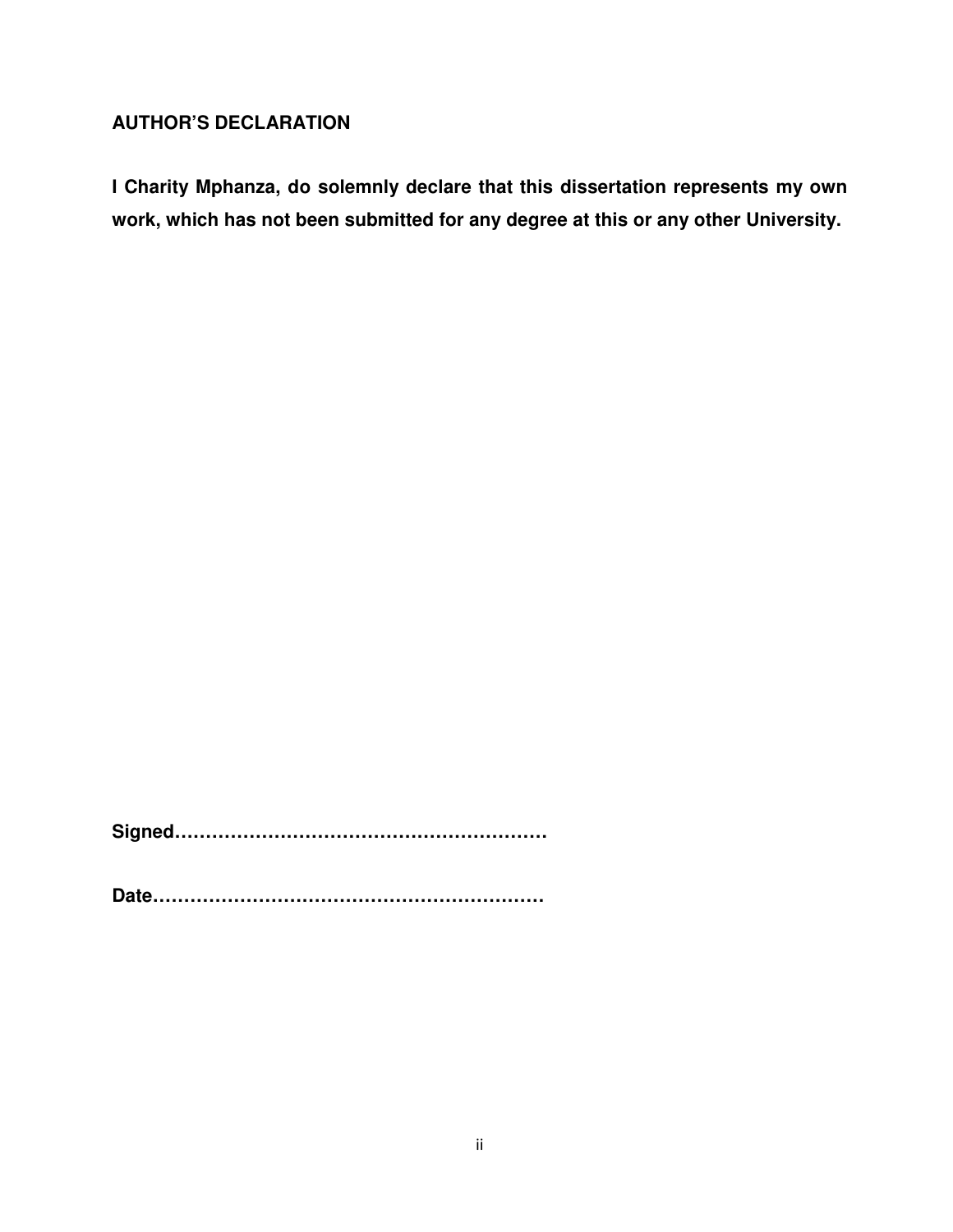#### **APPROVAL**

This dissertation by Charity Mphanza is approved as fulfilling part of the requirement for the award of the degree of Masters of Education in sociology of education by the University of Zambia.

## **Examiners Signature**

| Date |
|------|
| Date |
| Date |

| Date |  |
|------|--|
| Date |  |
| Date |  |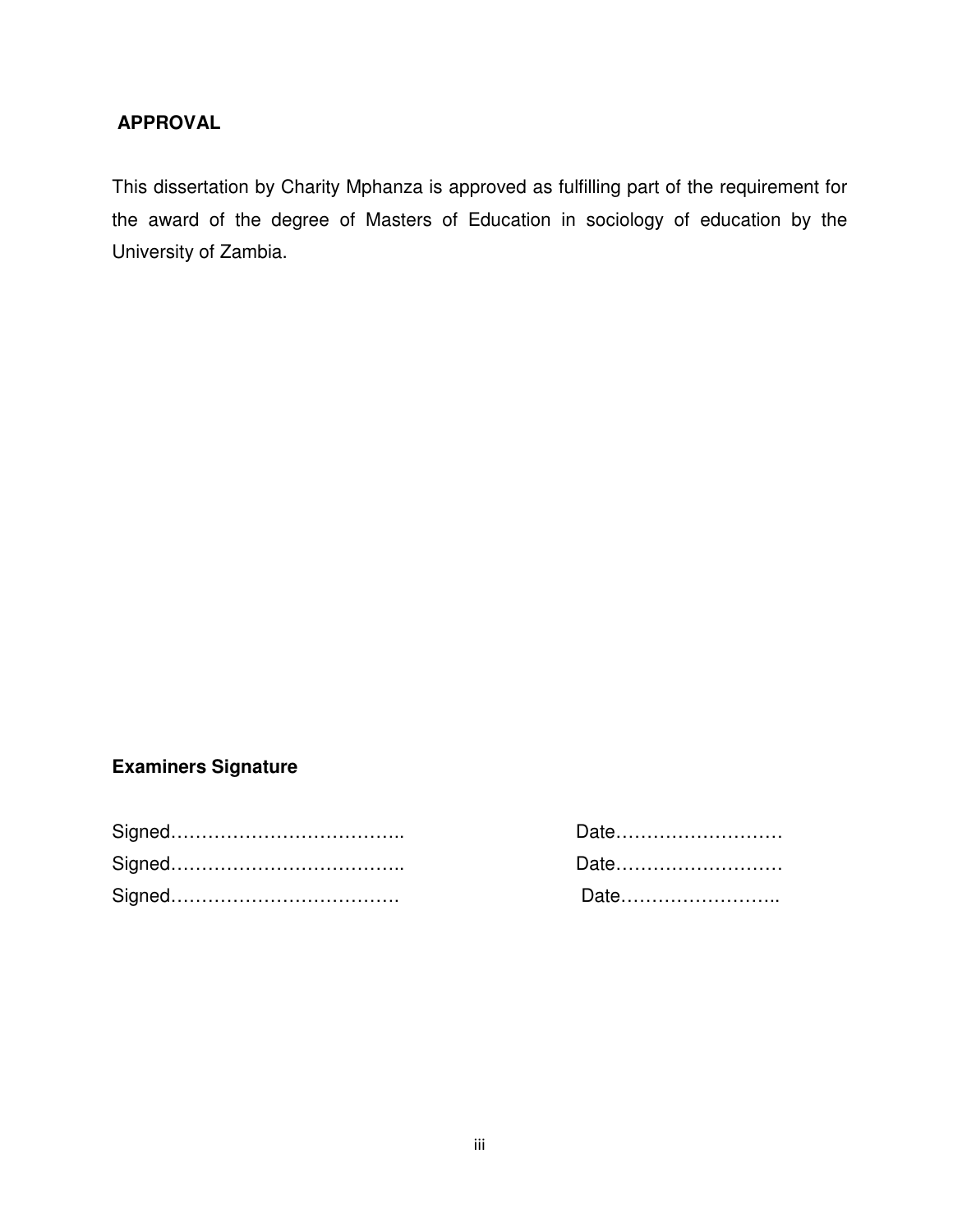## **COPYRIGHT DECLARATION**

• All rights reserved. No part of this dissertation may be reproduced, stored in any retrieval system or transmitted in any form or means such as photocopying, recording, any electronic format or otherwise without written permission of the author or the University of Zambia.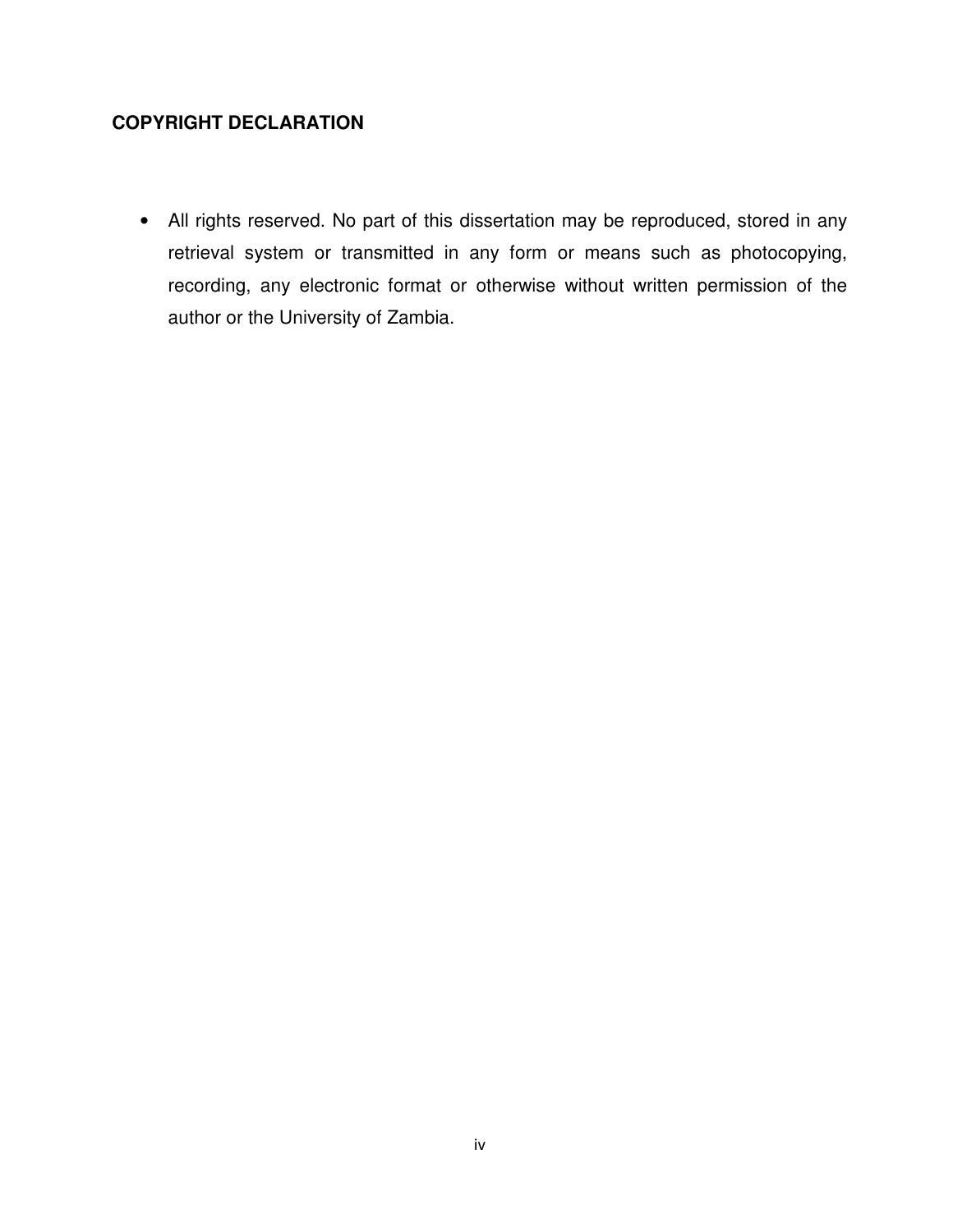#### **ACKNOWLEDGEMENT**

I am greatly indebted in many ways to several individuals and institutions for the support rendered to me whilst undertaking this study. I extend my gratitude to Drs O Chakulimba, K K Kalimaposo and S K Ng'andu, for their professional guidance and support during my studies. Without their help, this study would not have been completed successfully and on time.

In a special way I thank Mr. Henry J Msango, for all the guidance and supervision he provided during the time I was working on this dissertation. I also thank Dr Akakandelwaand Mr. Phiri, a fellow student for their invaluable help concerning the presentation of results using the Statistical Package for Social Sciences (SPSS) software.

My thanks also go to Mr. Shabukali, the Snr Standards Officer Examinations, from the Provincial Education Office, Kabwe and Mrs. Kalandala ESO Examinations District Education Board Secretary's Office (DEBS) Kabwe, Mrs. Musakanya, Examination Council of Zambia, Lusaka, for their support and encouragement.

I am also grateful to my family, more especially my husband, Francis Tumeo, my children for the many times I deprived them of my love, time and care opting to spend time on this work. You never gave up but encouraged me to work harder.

My acknowledgements would not be complete if I forget the help and encouragement I received from Mr. Martin Banda and Mrs. Janet Serenje during the initial period of my study. Above all, all Glory be to God almighty.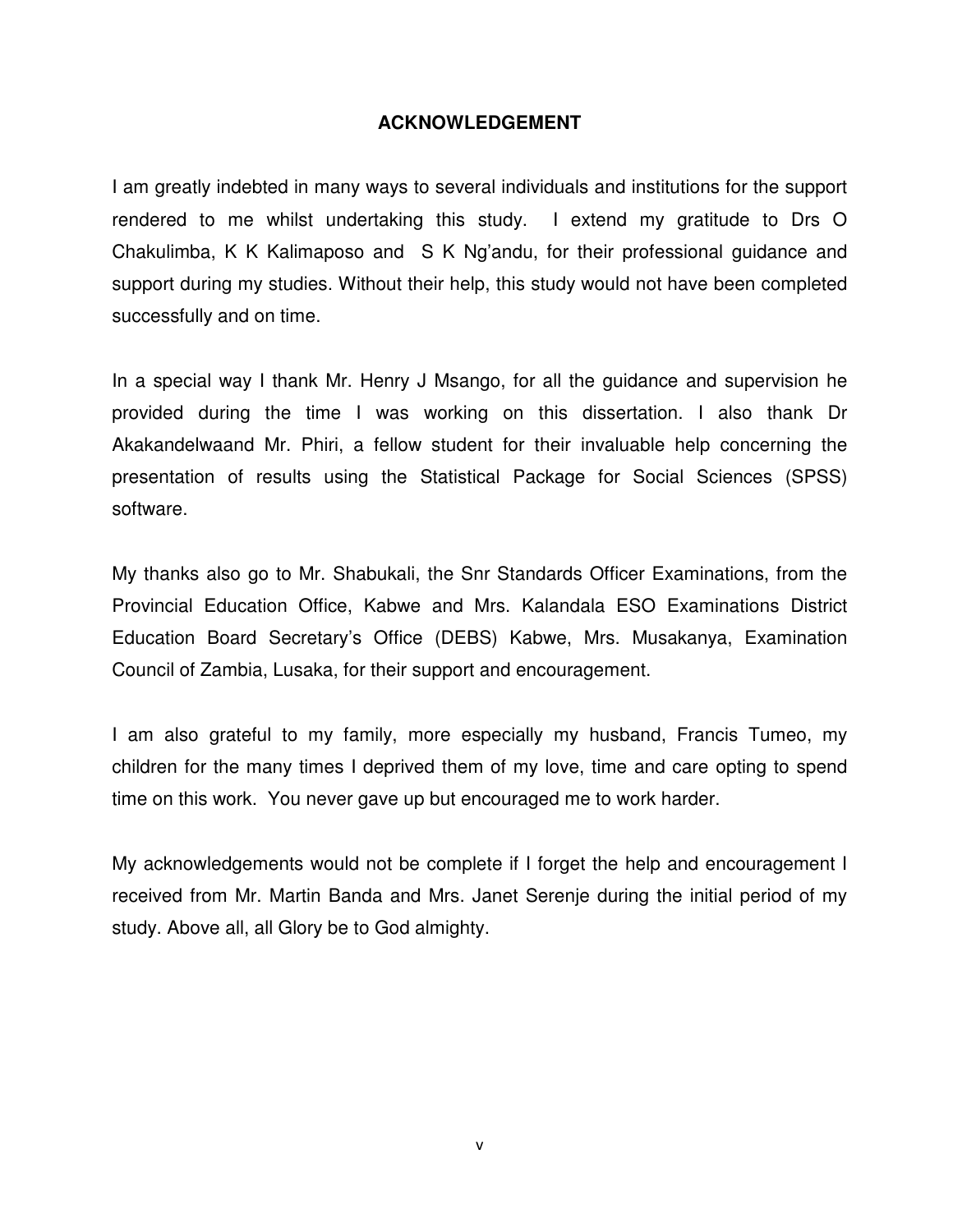#### **TABLE OF CONTENTS**

|     | <b>CHAPTER ONE</b> | Page |  |
|-----|--------------------|------|--|
|     |                    |      |  |
| 1.1 |                    |      |  |
| 1.2 |                    |      |  |
| 1.3 |                    |      |  |
| 1.4 |                    |      |  |
| 1.5 |                    |      |  |
| 1.6 |                    |      |  |
| 1.7 |                    |      |  |
| 1.8 |                    |      |  |
| 1.9 |                    |      |  |
|     |                    |      |  |

## **CHAPTER TWO**

| 2.1 |  |
|-----|--|
| 2.2 |  |
| 2.3 |  |
| 2.4 |  |
| 2.5 |  |
| 2.6 |  |

# **CHAPTER THREE**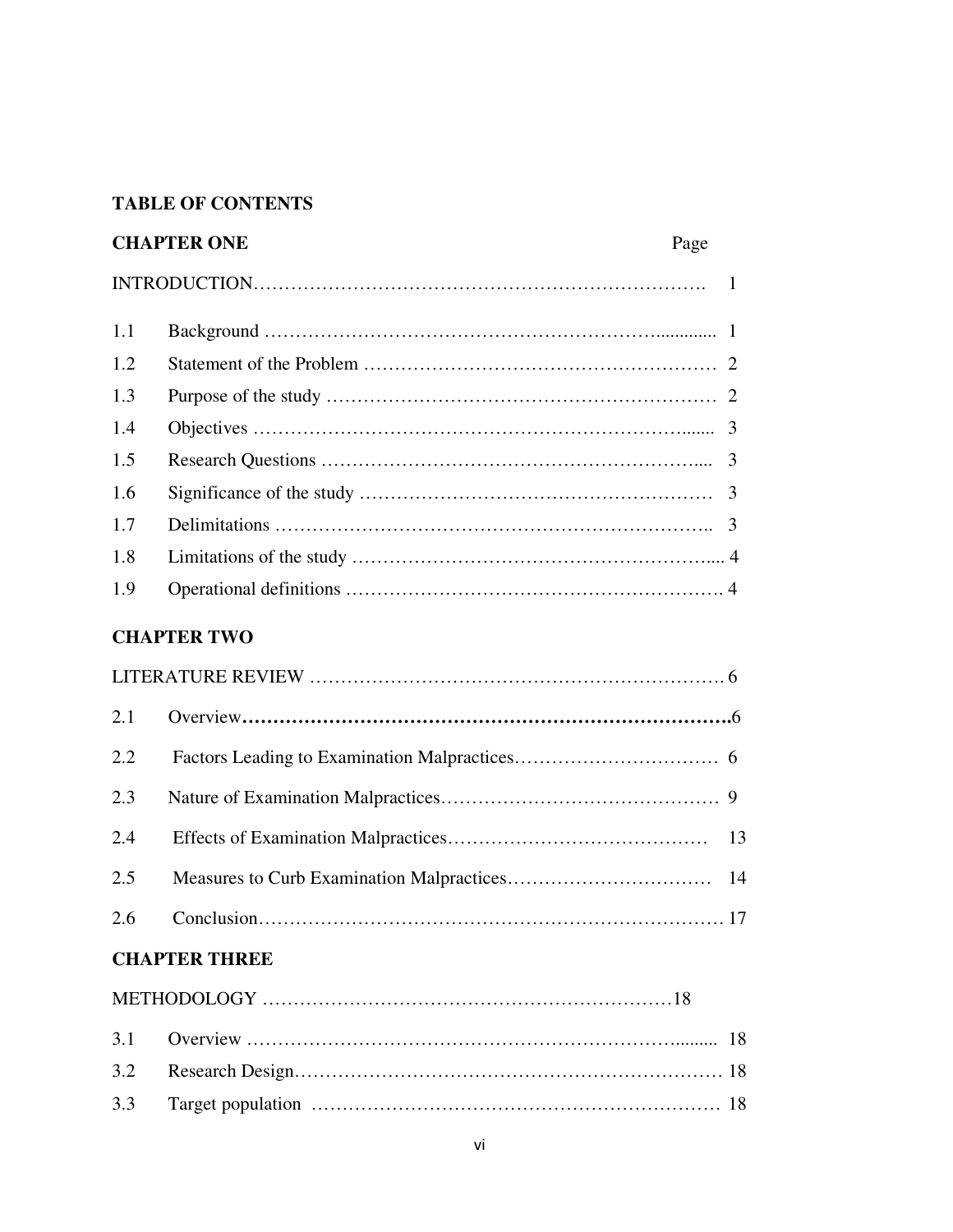| 3.4        |                     |    |
|------------|---------------------|----|
| 3.5        |                     |    |
| 3.6        |                     |    |
| 3.7        |                     |    |
| 3.8        |                     |    |
| 3.9        |                     |    |
| 3.10       |                     |    |
| 3.11       |                     |    |
| 3.12       |                     |    |
|            | <b>CHAPTER FOUR</b> |    |
|            |                     |    |
|            | <b>CHAPTER FIVE</b> |    |
|            |                     |    |
|            | <b>CHAPTER SIX</b>  |    |
|            |                     |    |
|            |                     |    |
|            |                     |    |
|            |                     | 77 |
|            |                     |    |
|            |                     |    |
| Appendix 3 |                     |    |
| Appendix 4 |                     |    |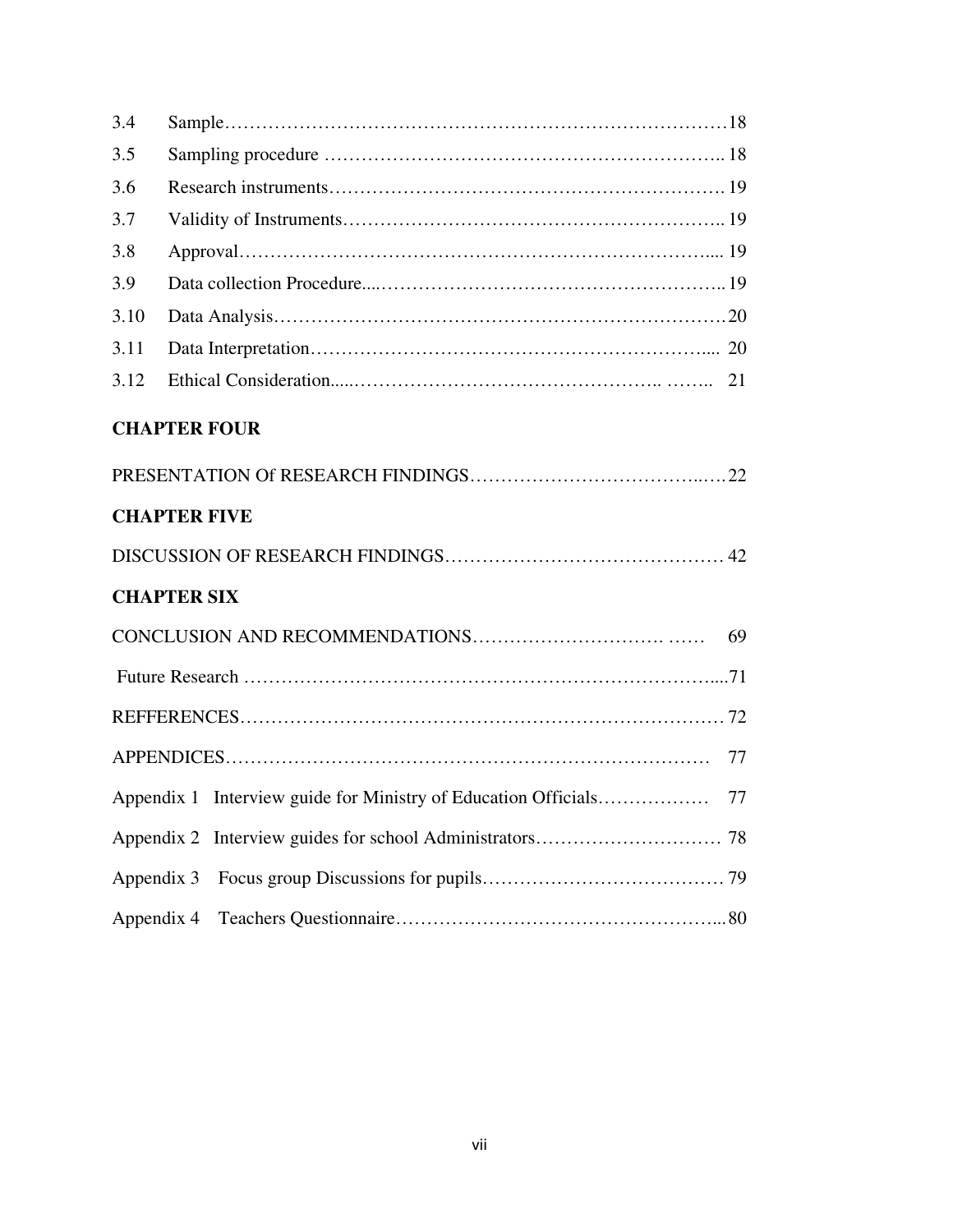#### **DEDICATION**

I dedicate this dissertation to my husband Francis Tumeo who has always been there for me , my children Mwamba , Kabwe , Mutale , Chitalu and Chomba whose support and encouragement in my education and work will inspire my soul forever.